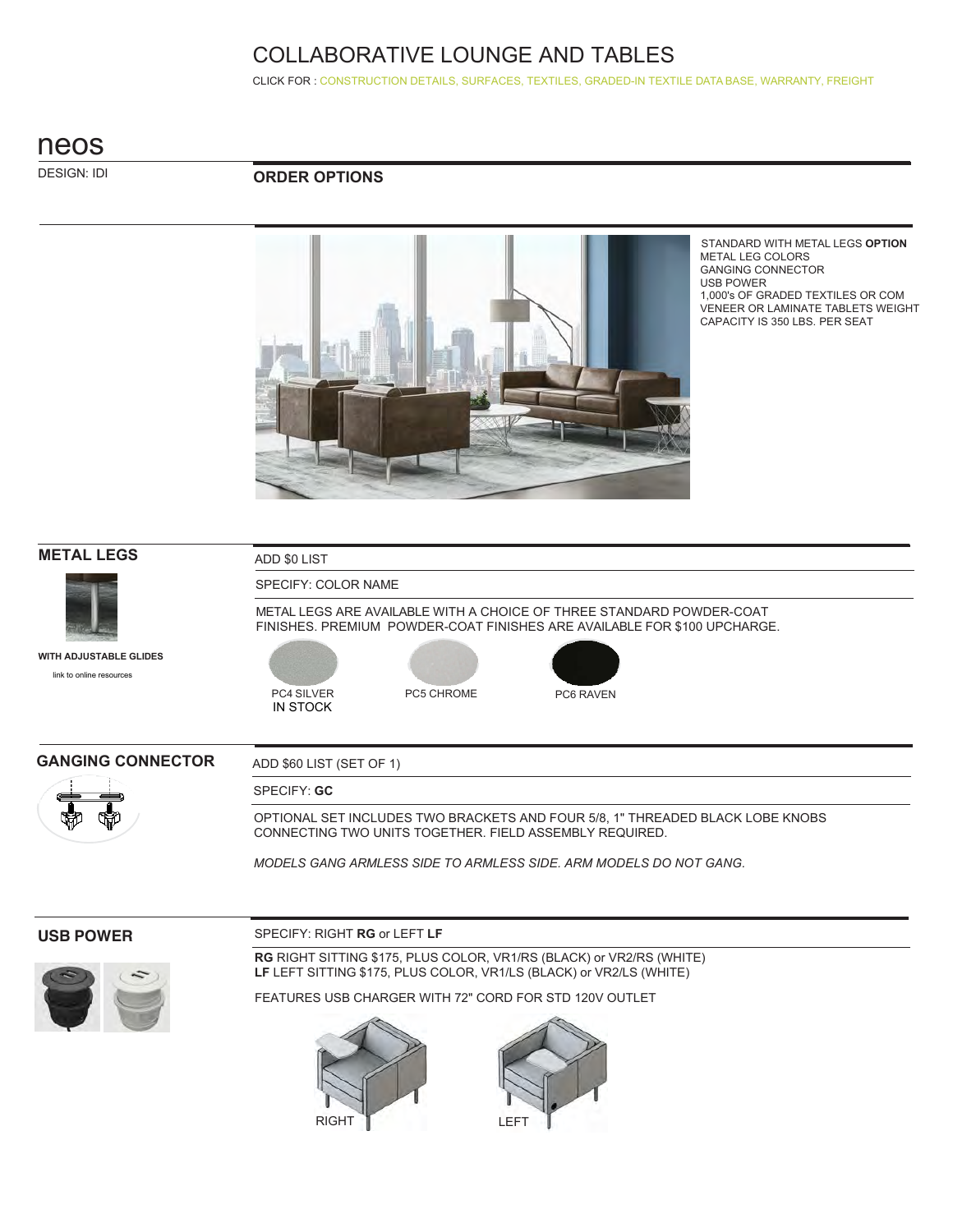CLICK FOR : CONSTRUCTION DETAILS, SURFACES, TEXTILES, GRADED-IN TEXTILE DATA BASE, WARRANTY, FREIGHT

## neos



NTR RIGHT HANDED NTL LEFT HANDED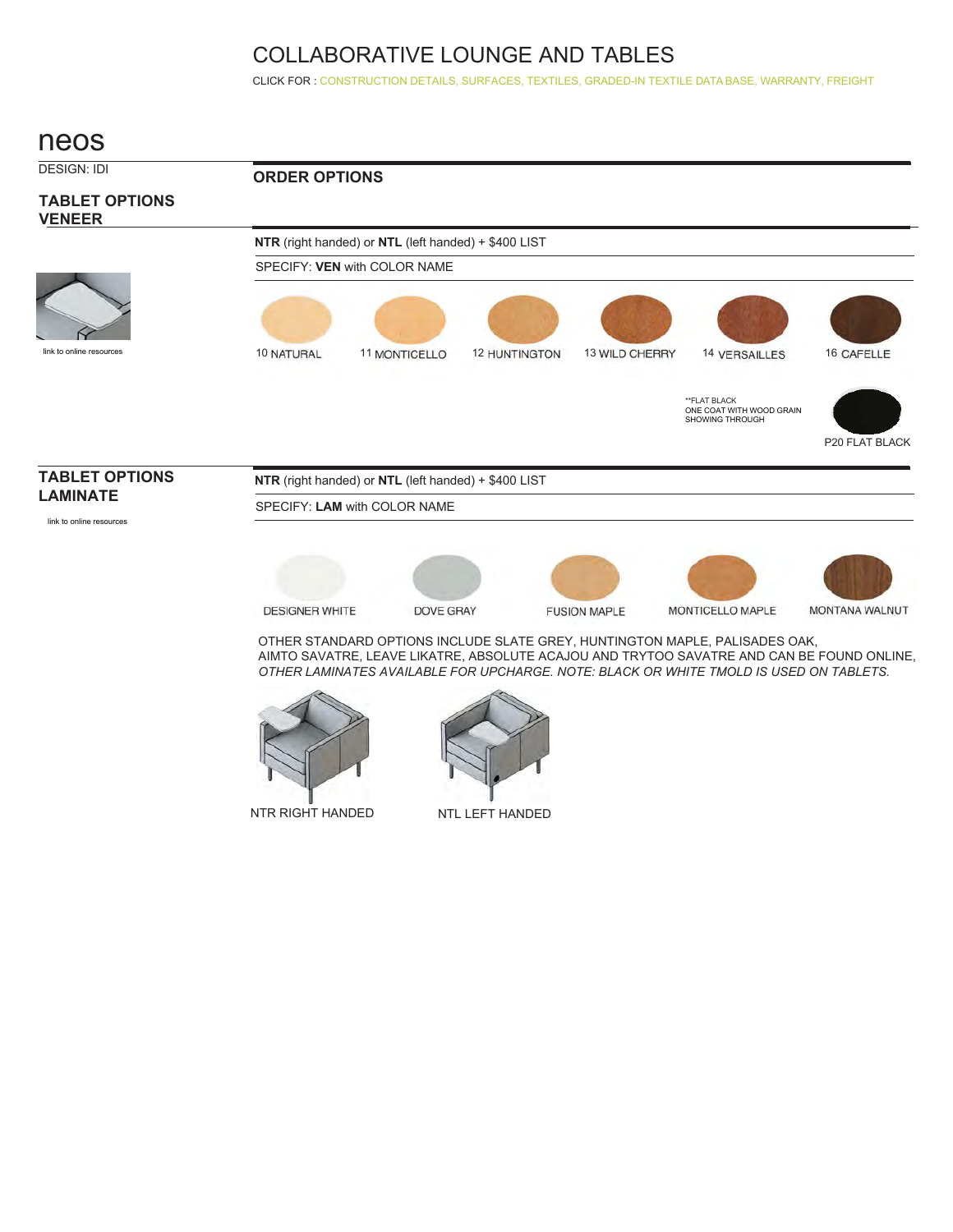CLICK FOR: CONSTRUCTION DETAILS, SURFACES, TEXTILES, GRADED-IN TEXTILE DATA BASE, WARRANTY, FREIGHT

SEATING IS STANDARD WITH METAL LEGS. USB POWER AND GANGING CONNECTOR OPTIONS. WEIGHT CAPACITY IS 350 LBS. PER SEAT.

| neos                                   |                                                  |      |        |                                                      |        |        |         |              |                     |               |        |         |                                                                  |
|----------------------------------------|--------------------------------------------------|------|--------|------------------------------------------------------|--------|--------|---------|--------------|---------------------|---------------|--------|---------|------------------------------------------------------------------|
| <b>DESIGN: IDI</b>                     | <b>TEXTILE LIST PRICE</b>                        |      |        |                                                      |        |        |         |              |                     |               |        |         |                                                                  |
| N <sub>1-RL</sub><br><b>CLUB CHAIR</b> | COM                                              | coL  | ÷<br>O | $\sim$<br>O                                          | c<br>O | 4<br>৩ | မာ<br>ပ | $\circ$<br>ပ | $\overline{ }$<br>ပ | $\infty$<br>৩ | ၜ<br>ပ | \$<br>O | $\stackrel{\scriptstyle\mathsf{T}}{\scriptstyle\mathsf{T}}$<br>O |
|                                        | 1860                                             | 1980 | 1860   | 1980                                                 | 2090   | 2200   | 2310    | 2430         | 2540                | 2755          | 2975   | 3210    | 3425                                                             |
|                                        |                                                  |      |        | W 28 D 32 H 30 SH 19 AH 7 (INCHES)                   |        |        |         |              |                     |               |        |         |                                                                  |
|                                        |                                                  |      |        | OVERALL COM (YDS) 5.75 (SEAT/BACK 3, REMAINDER 3)    |        |        |         |              |                     |               |        |         |                                                                  |
|                                        |                                                  |      |        |                                                      |        |        |         |              |                     |               |        |         |                                                                  |
| N <sub>2-RL</sub><br>LOVESEAT          | 2750                                             | 2910 | 2750   | 2910                                                 | 3070   | 3250   | 3400    | 3565         | 3750                | 4060          | 4395   | 4735    | 5060                                                             |
|                                        | W 50 D 32 H 30 SH 19 AH 7 (INCHES)               |      |        |                                                      |        |        |         |              |                     |               |        |         |                                                                  |
|                                        | OVERALL COM (YDS) 8.5 (SEAT/BACK 5, REMAINDER 4) |      |        |                                                      |        |        |         |              |                     |               |        |         |                                                                  |
|                                        |                                                  |      |        |                                                      |        |        |         |              | 4735<br>5140        |               |        |         |                                                                  |
| N <sub>3</sub> -RL<br><b>SOFA</b>      | 3515                                             | 3710 | 3515   | 3710                                                 | 3925   | 4125   | 4325    | 4530         |                     |               | 5550   | 5990    | 6400                                                             |
|                                        |                                                  |      |        | W 72 D 32 H 30 SH 19 AH 7 (INCHES)                   |        |        |         |              |                     |               |        |         |                                                                  |
|                                        |                                                  |      |        | OVERALL COM (YDS) 10.5 (SEAT/BACK 6.25, REMAINDER 5) |        |        |         |              |                     |               |        |         |                                                                  |
|                                        |                                                  |      |        |                                                      |        |        |         |              |                     |               |        |         |                                                                  |
|                                        |                                                  |      |        |                                                      |        |        |         |              |                     |               |        |         |                                                                  |

| <b>OPTIONS</b>                                                                                                                                                                                                                                                              |                                                                                                                                                                                                                                                                                                                        |                                                                                                                                                                                                                                                                                                                                                                                                                                                                                                                    |                                                                                                                                                                                                                     |
|-----------------------------------------------------------------------------------------------------------------------------------------------------------------------------------------------------------------------------------------------------------------------------|------------------------------------------------------------------------------------------------------------------------------------------------------------------------------------------------------------------------------------------------------------------------------------------------------------------------|--------------------------------------------------------------------------------------------------------------------------------------------------------------------------------------------------------------------------------------------------------------------------------------------------------------------------------------------------------------------------------------------------------------------------------------------------------------------------------------------------------------------|---------------------------------------------------------------------------------------------------------------------------------------------------------------------------------------------------------------------|
| Leg Finish Options                                                                                                                                                                                                                                                          | <b>USB Power</b>                                                                                                                                                                                                                                                                                                       | Fabric/Grade                                                                                                                                                                                                                                                                                                                                                                                                                                                                                                       | Tablet (if applicable)                                                                                                                                                                                              |
| <b>Metal STD \$0</b><br>PC4 Silver IN STOCK<br>PC5 Chrome<br>PC6 Raven Gloss<br>Premium<br>PC2 Charcoal Gloss \$100<br>PC20 Flat Black \$100<br>Ganging Option (if applicable)<br>-- No Selectionelon<br>GC \$60<br>● ●<br>Ganging connector<br>connects armless to armless | -- No Selection<br>RG \$175 (right side as seated location)<br>VR1/RS black power unit<br>VR2/RS white power unit<br>LF \$175 (left side as seated location)<br>VR1/LS black power unit<br>VR2/LS white power unit<br>ex: USB power, LF/VR1/LS with NTL tablet left handed<br>ex: USB power, LF/VR1/LS on armless unit | <b>Upholstery Selection (Seat/Back)</b><br>Select from standards or COM<br><b>Upholstery Selection (Remainder)</b><br>Select from standards or COM<br><b>Higher of the 2 Grades</b><br>This option must be selected to calculate pricing.<br>Ex: G1 seat selection with G2 Remainder selection.<br>select G2 in higher off the 2 grades.<br>MFD-2 (multifabric) \$100<br>Combine two COM/COV/COL<br>or fabrics in same grade<br>MFD-3 (multifabric) \$125<br>Combine three COM/COV/COL<br>or fabrics in same grade | NTR (right handed)<br>NTL (left handed)<br>then select either<br>veneer (VEN) or laminate (LAM)<br>see digital catalog for options,<br>refer to page 2 above<br>or this link<br>NTR RIGHT HANDED<br>NTL LEFT HANDED |
|                                                                                                                                                                                                                                                                             |                                                                                                                                                                                                                                                                                                                        |                                                                                                                                                                                                                                                                                                                                                                                                                                                                                                                    |                                                                                                                                                                                                                     |

#### HOW TO ORDER

SPECIFY: Leg Finish Option I Ganging Option (if applicable) I USB Power I Fabric/Grade I Tablet (if applicable)

| <b>MODEL NUMBER</b> |           |                                 |                                                                                      |                        |
|---------------------|-----------|---------------------------------|--------------------------------------------------------------------------------------|------------------------|
| N1-RL               |           |                                 |                                                                                      |                        |
| <b>Base Finish</b>  | USB Power | Ganging Option                  | Fabric/Grade                                                                         | Tablet                 |
| PC4 Silver          | RG/VR1/RS | --No Selection (not applicable) | Seat/Back: G1 Dillon Black, Remainder: G2 Taye Granite, Higher off the 2 grades = G2 | NTR/VEN/P20 Flat Black |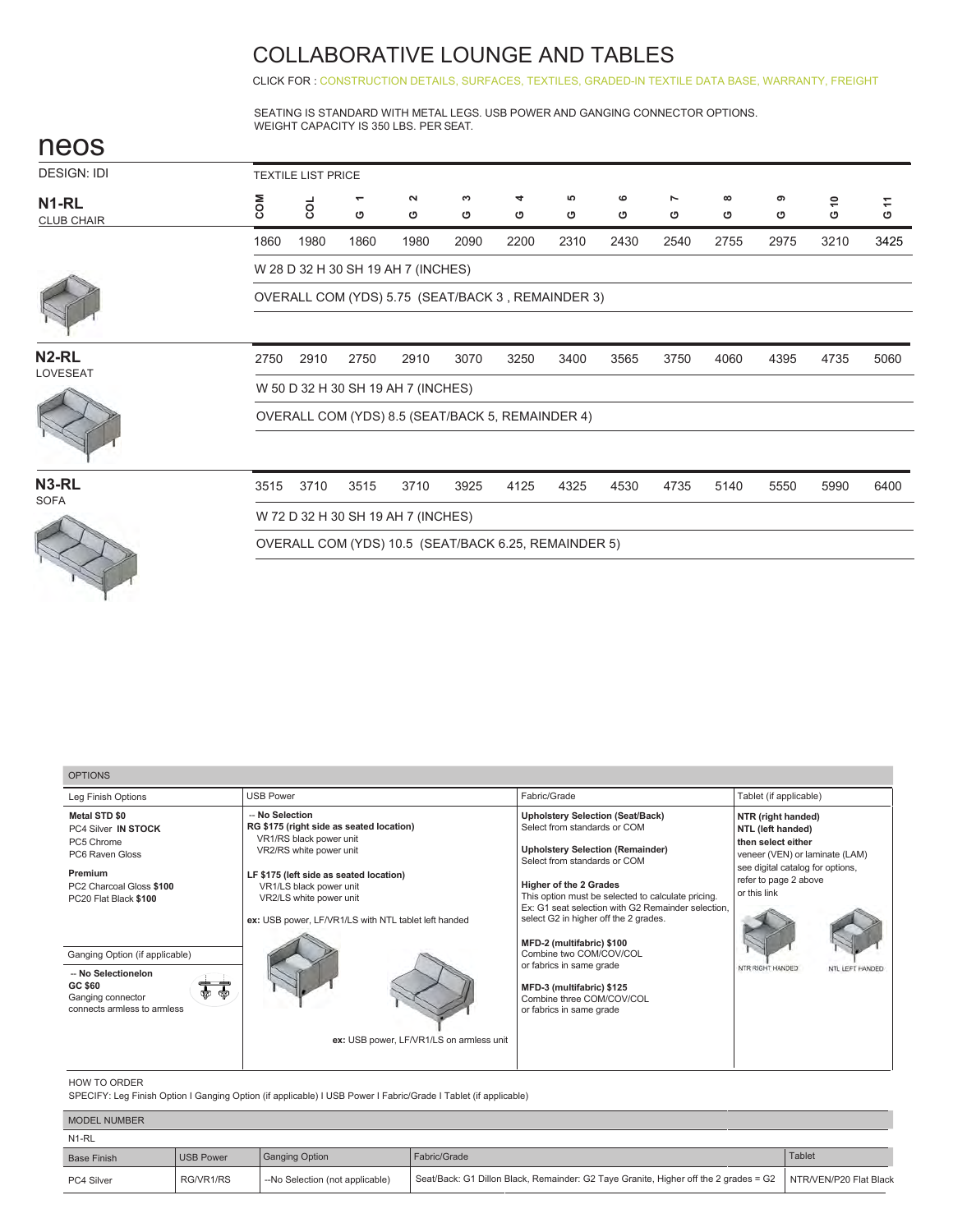CLICK FOR : CONSTRUCTION DETAILS, SURFACES, TEXTILES, GRADED-IN TEXTILE DATA BASE, WARRANTY, FREIGHT

SEATING IS STANDARD WITH METAL LEGS. USB POWER AND GANGING CONNECTOR OPTIONS. WEIGHT CAPACITY IS 350 LBS. PER SEAT.

| neos                                |                                    |      |                               |                                    |                                                       |        |         |        |        |               |        |         |        |
|-------------------------------------|------------------------------------|------|-------------------------------|------------------------------------|-------------------------------------------------------|--------|---------|--------|--------|---------------|--------|---------|--------|
| <b>DESIGN: IDI</b>                  | <b>TEXTILE LIST PRICE</b>          |      |                               |                                    |                                                       |        |         |        |        |               |        |         |        |
| <b>N2-0A</b><br>ARMLESS LOVESEAT    | <b>NO2</b>                         | coL  | $\overline{\phantom{0}}$<br>O | $\sim$<br>ပ                        | S<br>O                                                | 4<br>O | ဖာ<br>৩ | ဖ<br>ပ | ∼<br>ပ | $\infty$<br>ပ | െ<br>ပ | \$<br>O | Ξ<br>O |
|                                     | 2395                               | 2530 | 2395                          | 2530                               | 2650                                                  | 2775   | 2900    | 3030   | 3150   | 3415          | 3660   | 3910    | 4175   |
|                                     |                                    |      |                               | W 44 D 32 H 30 SH 19 (INCHES)      |                                                       |        |         |        |        |               |        |         |        |
|                                     |                                    |      |                               |                                    | OVERALL COM (YDS) 6.5 (SEAT/BACK 3.5, REMAINDER 2.75) |        |         |        |        |               |        |         |        |
|                                     |                                    |      |                               |                                    |                                                       |        |         |        |        |               |        |         |        |
| $N2-R$<br><b>RIGHT ARM LOVESEAT</b> | 2575                               | 2700 | 2575                          | 2700                               | 2835                                                  | 2980   | 3100    | 3250   | 3380   | 3655          | 3930   | 4200    | 4470   |
|                                     | W 47 D 32 H 30 SH 19 AH 7 (INCHES) |      |                               |                                    |                                                       |        |         |        |        |               |        |         |        |
|                                     |                                    |      |                               |                                    | OVERALL COM (YDS) 7 (SEAT/BACK 3.5, REMAINDER 3.5)    |        |         |        |        |               |        |         |        |
|                                     |                                    |      |                               |                                    |                                                       |        |         |        |        |               |        |         |        |
| $N2-L$<br><b>LEFT ARM LOVESEAT</b>  | 2575                               | 2700 | 2575                          | 2700                               | 2835                                                  | 2980   | 3100    | 3250   | 3380   | 3655          | 3930   | 4200    | 4470   |
|                                     |                                    |      |                               | W 47 D 32 H 30 SH 19 AH 7 (INCHES) |                                                       |        |         |        |        |               |        |         |        |
|                                     |                                    |      |                               |                                    | OVERALL COM (YDS) 7 (SEAT/BACK 3.5, REMAINDER 3.5)    |        |         |        |        |               |        |         |        |
|                                     |                                    |      |                               |                                    |                                                       |        |         |        |        |               |        |         |        |

| <b>OPTIONS</b>                                                                                                                                                                                                                                                                                                                                     |                                                                                                                                                                                                                                               |                                                                                                                                                                                                                                                                                                                                                                                                                                                                                                                    |                                                                                                                                                                                                                     |
|----------------------------------------------------------------------------------------------------------------------------------------------------------------------------------------------------------------------------------------------------------------------------------------------------------------------------------------------------|-----------------------------------------------------------------------------------------------------------------------------------------------------------------------------------------------------------------------------------------------|--------------------------------------------------------------------------------------------------------------------------------------------------------------------------------------------------------------------------------------------------------------------------------------------------------------------------------------------------------------------------------------------------------------------------------------------------------------------------------------------------------------------|---------------------------------------------------------------------------------------------------------------------------------------------------------------------------------------------------------------------|
| <b>USB Power</b><br>Leg Finish Options                                                                                                                                                                                                                                                                                                             |                                                                                                                                                                                                                                               | Fabric/Grade                                                                                                                                                                                                                                                                                                                                                                                                                                                                                                       | Tablet (if applicable)                                                                                                                                                                                              |
| -- No Selection<br><b>Metal STD \$0</b><br>PC4 Silver Standard IN STOCK<br>VR1/RS black power unit<br>PC5 Chrome<br>VR2/RS white power unit<br>PC6 Raven Gloss<br>Premium<br>PC2 Charcoal Gloss \$100<br>PC20 Flat Black \$100<br>Ganging Option (if applicable)<br>-- No Selection<br>GC \$60<br>Ganging connector<br>connects armless to armless | RG \$175 (right side as seated location)<br>LF \$175 (left side as seated location)<br>VR1/LS black power unit<br>VR2/LS white power unit<br>ex: USB power, LF/VR1/LS with NTL tablet left handed<br>ex: USB power, LF/VR1/LS on armless unit | <b>Upholstery Selection (Seat/Back)</b><br>Select from standards or COM<br><b>Upholstery Selection (Remainder)</b><br>Select from standards or COM<br><b>Higher of the 2 Grades</b><br>This option must be selected to calculate pricing.<br>Ex: G1 seat selection with G2 Remainder selection.<br>select G2 in higher off the 2 grades.<br>MFD-2 (multifabric) \$100<br>Combine two COM/COV/COL<br>or fabrics in same grade<br>MFD-3 (multifabric) \$125<br>Combine three COM/COV/COL<br>or fabrics in same grade | NTR (right handed)<br>NTL (left handed)<br>then select either<br>veneer (VEN) or laminate (LAM)<br>see digital catalog for options,<br>refer to page 2 above<br>or this link<br>NTR RIGHT HANDED<br>NTL LEFT HANDED |

#### HOW TO ORDER

SPECIFY: Leg Finish Option I Ganging Option (if applicable) I USB Power I Fabric/Grade I Tablet (if applicable)

| <b>MODEL NUMBER</b> |                  |                       |                                                                                      |                        |
|---------------------|------------------|-----------------------|--------------------------------------------------------------------------------------|------------------------|
| $N2-R$              |                  |                       |                                                                                      |                        |
| <b>Base Finish</b>  | <b>USB Power</b> | <b>Ganging Option</b> | Fabric/Grade                                                                         | Tablet                 |
| PC4 Silver          | RG/VR1/RS        | GC                    | Seat/Back: G1 Dillon Black, Remainder: G2 Taye Granite, Higher off the 2 grades = G2 | NTR/VEN/P20 Flat Black |